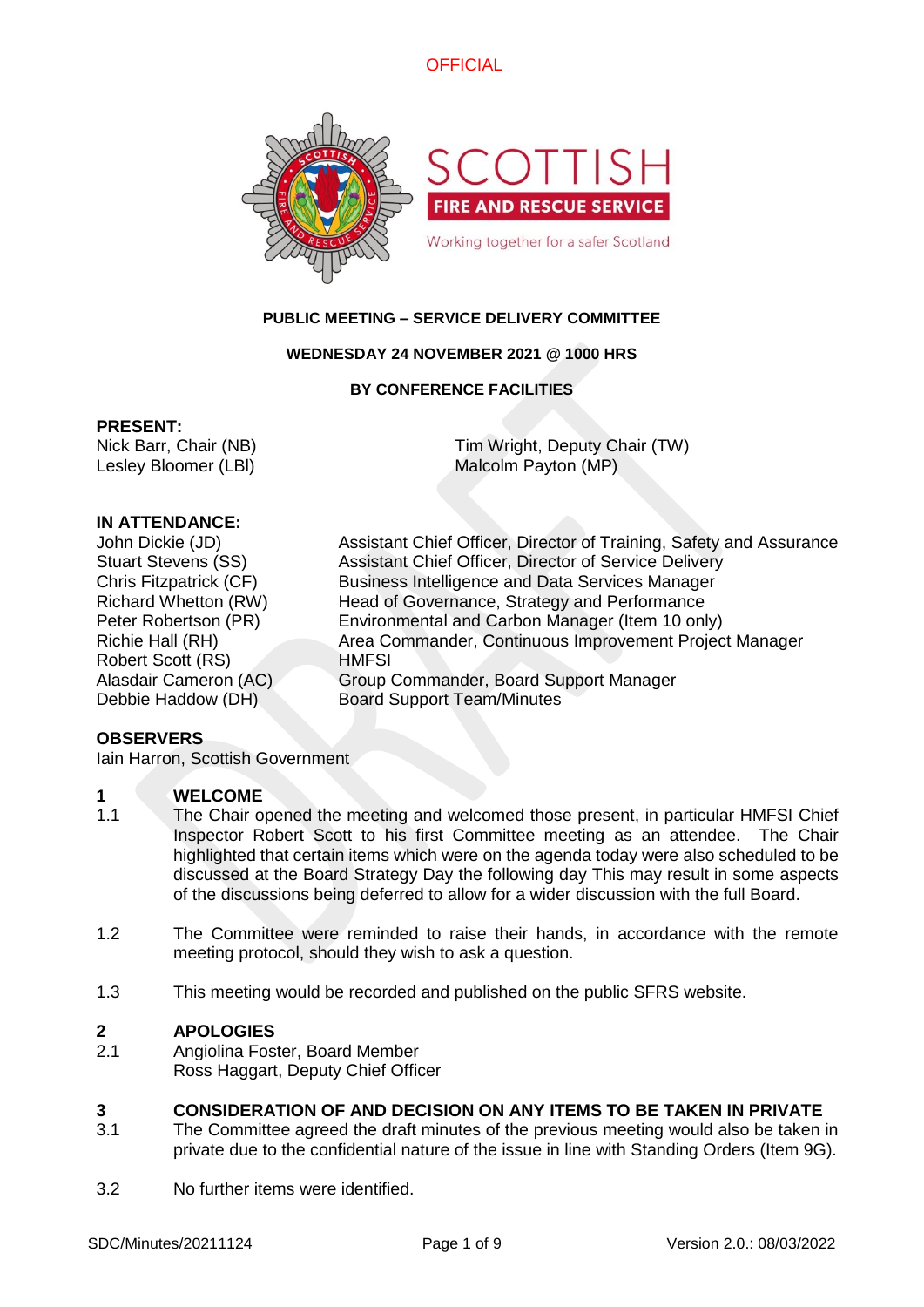# **4 DECLARATION OF INTERESTS**

- 4.1 There were no declarations made.
- 4.2 For transparency, Robert Scott advised the Committee of his previous consultancy role for London Fire Brigade, undertaking an independent review of training following the Grenfell Tower Incident (Item 9.2). The outcomes of this review had been used during the inquiry.

# **5 MINUTES OF PREVIOUS MEETING: 1 SEPTEMBER 2021**

5.1 One typographical error was highlighted and amended.

### 5.2 **Subject to the minor typographical error, the minutes of the meeting held on 1 September 2021 were approved as a true record of the meeting.**

# **6 ACTION LOG**

6.1 The Rolling Action Log was considered and actions were agreed and removed.

# **7 SERVICE DELIVERY UPDATE**

- 7.1 SS presented the update report detailing relevant matters from a SFRS service delivery perspective, which comprises Service Delivery and Training, Safety and Assurance Directorates, for the period 16 August 2021 to 3 November 2021, albeit some actions may precede and extend beyond these dates. The following key points were highlights:
	- Command and Control Contingency Planning included a brief update on the recent upgrade and power outage within Edinburgh Operational Control (EOC) and a recent power outage at Johnston Operations Control (JOC).
	- Operational Strategy was progressing well.
	- Retained/Volunteer Duty System (RVDS) Improvement Programme Board has been convened and would oversee the individual project/workstreams.
	- Marauding Terrorist Attacks (MTA) response formally went live on 30 October 2021 across all 3 service delivery areas.
	- During the Conference of Parties (COP26) event, business as usual confidence levels remained above 96%, all COP26 and Specialist resources were fully maintained. An full evaluation including lessons learnt from this process would be developed.
	- Autumn Thematic Plan launched. Reduction in bonfire and fireworks related incidents. Although a reduction in acts of violence, a total of 8 incidents still occurred.
	- Youth Volunteer Scheme launched at Methil during this period and a further scheme in Coatbridge would be launched in the near future.
	- Incidents of note included the Elephant House Cafe, Edinburgh (August 2021) and Gorse Park, Ayr (October 2021).

7.2 JD highlighted the following key points relating to Training, Safety and Assurance:

- Command and Control Future (CCF) Project continued to progress. As a result of the recent Digital Office Assessment, a Minimum Viable Project had been identified and it was anticipated that this would be delivered in January 2022. Training had been suspended, due to COP26 but had since recommended. The Rectification Plan continued to be discussed and progressed at the weekly meeting with Systel's Chief Executive.
- Operational Assurance (OA21) investigation had been concluded for the incident at the Elephant House Café, Edinburgh.
- Operational assurance engagement and awareness sessions have been developed and would be delivered during 2022.
- Portlethen Training Centre was now live and the enhanced facilities were being well received.
- Covid-19 Training Recovery Plans were still being progressed and delivered to support service delivery.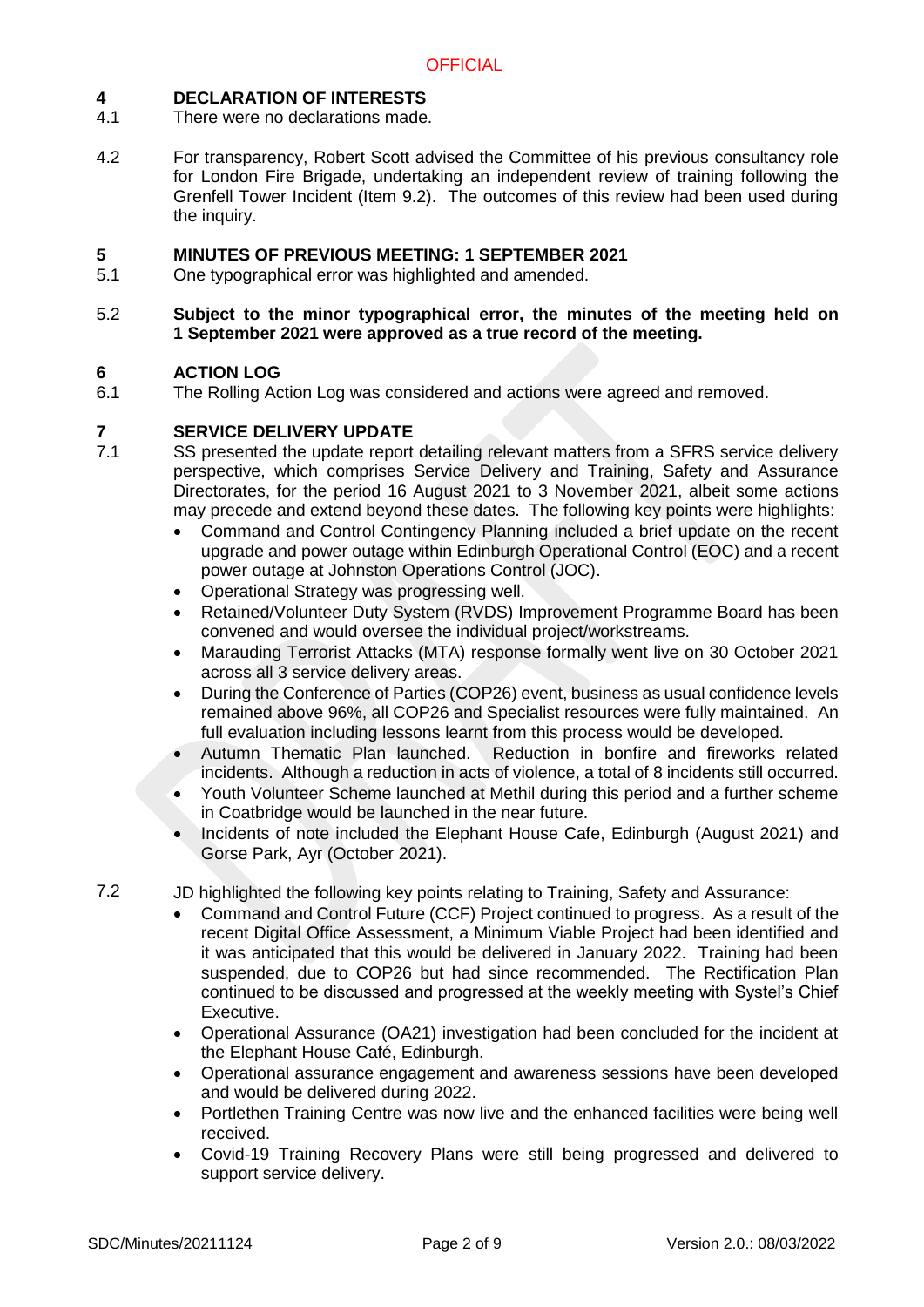- Successful delivery of numerous training events to support service delivery in advance of COP26.
- 7.3 In regard to the recent power outages within Johnston and Edinburgh Operations Controls, SS provided assurance to the Committee that the back-up arrangements were effectively and efficiently implemented.
- 7.4 In regard to CCF, the Committee queried whether there were any training implications as a result of reprioritising resources to support the delivery of MTA training ahead of COP26. JD confirmed that there were no major concerns and this would continue to be routinely monitored through the recovery plans by Senior Management Board.
- 7.5 JD noted that the CCF project was constantly being monitored, progressed and managed appropriately. He reminded the Committee of the weekly meeting with Systel to maintain pressure to deliver. Due to the current stage of the project, the Committee acknowledged the emerging overlap with the Change Committee's remit.
- 7.6 In regard to formal MTA response, SS confirmed that this was an interim arrangement until 31 March 2022 and 8 weeks prior to this date the Service would be able to renegotiate with individuals to extend this arrangement.
- 7.7 JD reminded the Committee of the background and purpose of the OA21 process.
- 7.8 JD informed the Committee that frontline updates were developed following incidents attended by the Service or other fire and rescue services. Theses updates are developed to share learning and provide an overview for colleagues across the Service.
- 7.9 The Committee noted their disappointment regarding the number of attacks on Firefighters during this reporting period and condemned this unacceptable behaviour.
- 7.10 **The Committee scrutinised the report.**

# **8 SERVICE DELIVERY PERFORMANCE REPORTING**

# **8.1 Quarterly Performance Report for Q2 2021-22**

- 8.1.1 SS introduced CF to the Committee, who presented the performance report for quarter 2 and in additional presented data from the live system. CF highlighted with following key areas:
	- Format of the report had been amended following feedback at last meeting.
	- From Q3, permissions would be granted to allow the Committee direct access the reporting dashboard.
	- PMF Indicators reported: 9 on target, 9 off target and 5 behind target.
	- Home Fire Safety Visits (HFSV) conducted increased from previous year across all 3 categories.
	- Unwanted Fire Alarm Signals (UFAS) incidents show a 2.5% reduction based on the 3-year average.
	- Fire Fatalities were lower than this period last year.
	- Accident Dwelling Fire Causalities quality assurance process had identified inconsistency within the reporting for the previous year. Procedures have been put in place to raise awareness, provide support and ensuring accuracy.
	- Call Handling reporting a reduction in the West, increase in the North and remaining stable in the East.
- 8.1.2 The Committee thanked CF for the opportunity to view and interrogate the live system. The Committee noted the improvements being made and involvement in both quality assurance processes and procurement of future applications.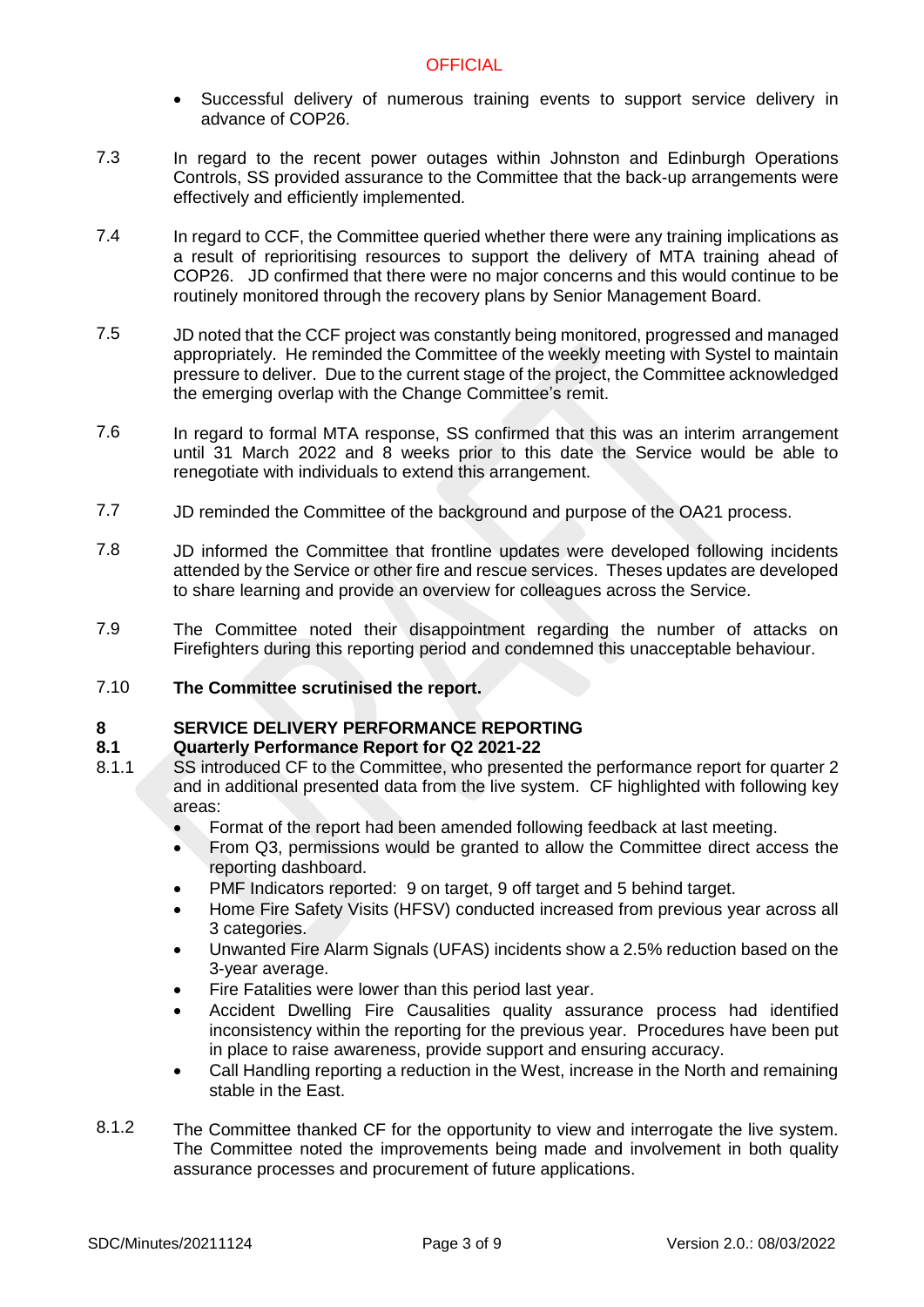- 8.1.3 CF explained the reason for some instances of negative call handling times being recorded.
- 8.1.4 In terms of fire fatalities involving alcohol/drug use, CF noted that the figures presented within the report related to incidents where alcohol/drugs were a factor.
- 8.1.5 The Committee queried why the HFSV indicator target was based an annual figure rather than 3 year rolling averages. CF noted that the target had been in place since 2018, however, there would be an opportunity to review this for the PMF going forward.
- 8.1.6 With regard to HFSV, the Committee queried whether the future number of visits would increase or decrease for vulnerable groups during the catch-up process, whether it was possible to identify the overall percentage of vulnerable group visited compared to the total population and the influence these visits have on the other areas/indicators. SS noted that the current approach was an universal delivery of the product and the development of the Safe and Well programme would enable a more targeted approach. SS further noted that the CRIM would help identify and target high risk HFSV. RW briefly updated the Committee on other work being done in this area, ie membership on national and partner to develop data access and standards, identifying targeted interventions through machine learning. SS indicated that a future deep dive into this area could be provided to the Committee. NB, SS and RW to consider and discuss outwith the meeting.
- 8.1.7 SS commented on the increasing number of UFAS, noting the recommendation from the stocktake review were still in place and reducing UFAS incidents remained a focus for the Service.
- 8.1.8 With regard to the increase in call handling times within the North, CF noted that work was ongoing to identify the reasons for the increase. SS reminded the Committee of the external factors that contribute to the call handling times, remaining mindful of potentially driving negative behaviours by robustly focusing on response times and confirmed he was content that the current call handling was not causing an issue for the Service.

#### 8.1.9 **The Committee scrutinised the report.**

# **8.2 Action Plan and Closing Reports Updates**

8.2.1 RW presented the report to the Committee providing an update on the following audit and inspection action plans and 2 formal closing reports:

#### 8.2.2 Fleet and Equipment Action Plan

Total of 38 actions with an overall RAG rating was green and was noted as 100% complete. Formal closure report at next meeting

8.2.3 A brief discussion took place on how the Service had addressed Recommendation 26 (National guidance on responsibility for movement of vehicles) and the Committee's role to scrutiny of action plans. RS commented on the lack of clarity within the original recommendation and noted that going forward measures would be taken to improve future recommendations being made. RS confirmed that he was satisfied with the outcomes and congratulated the Service on the completion of this action plan.

#### 8.2.4 Provision of Operational Risk Information Action Plan

Total of 25 actions with 5 live actions outstanding. Progress has been limited due to the postponement of the UK-wide Emergency Services Mobile Communications Programme. Overall RAG rating was red, due to original timescale not being met and was noted as 90% complete.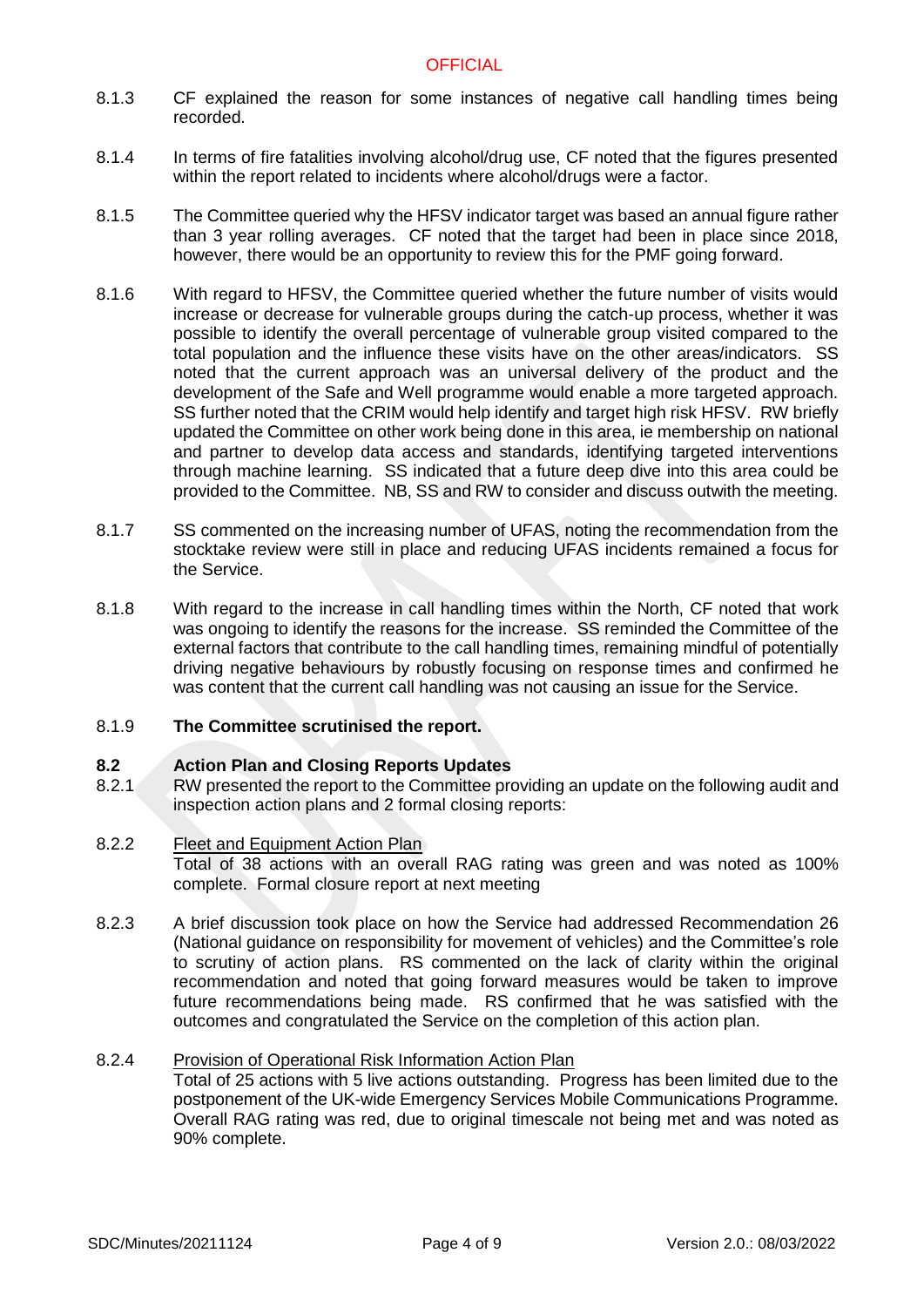- 8.2.5 The Committee noted the mitigation measures being taken by using SIMS from  $3<sup>rd</sup>$  party providers and indicated that a further update within the next report should be considered. RW assured the Committee that discussions on alternative options had been held and were being considered.
- 8.2.6 Planning and Preparedness for Covid-19 Update Action Plan Total of 16 actions with 8 live actions outstanding and 8 actions were complete. Overall RAG rating was green and was noted as 80% complete.
- 8.2.7 Command and Control: Aspects of the Incident Command System Action Plan Total of 25 actions with 11 live actions outstanding and 14 actions completed. Overall RAG rating was amber due to slippage in timescales and was noted as 90% complete.
- 8.2.8 RW clarified the correction and closure of action 5.1.2, which was due to the original recommendation being surpassed. RW noted the revised due dates to Actions 5.4.17 and 5.5.21.
- 8.2.9 Fire Safety and Enforcement Action Plan Total of 20 actions with one live action outstanding and 2 actions deferred. Overall RAG rating was red due to extension past initial due date and was noted as 85% complete.
- 8.2.10 Local Area Inspections (LAI) National Recommendation Action Plan Total of 10 actions with 3 live actions outstanding. Overall RAG rating was green and was noted as 85% complete.
- 8.2.11 Closing report were presented for Edinburgh LAI and Dumfries and Galloway LAI.
- 8.2.12 Within the Edinburgh LAI, SS confirmed that recommendation 9.1 had been surpassed the original recommendation and addressed the standardised specialist resource provision.
- 8.2.13 RW assured the Committee that these action plans were scrutinised at Service Delivery Improvement Teams and Senior Management Board.
- 8.2.14 **The Committee noted and scrutinised the report.**

#### **8.3 CONSULTATION OUTCOMES AND ANALYSIS (AUTOMATIC FIRE ALARMS)**

- 8.3.1 SS provided a verbal update to the Committee on the UFAS project and ongoing 12-week public consultation which was launched on 19 July 2021. The following key points were highlighted:
	- Consultation closed on 11 October 2021 and attracted 568 responses.
	- Over 200 engagement sessions at both national and local levels were held.
	- Initial analysis of the consultation would be presented at the next Board Strategy Day (25 November 2021).
	- Formal reports outlining the analysis, outcomes and preferred position would be submitted to the Strategic Leadership Team (30 November 2021) and SFRS Board (16 December 2021) for decision.
	- This item was on the agenda for wider discussion with the Board at the forthcoming Strategy Day.

### 8.3.2 **The Committee noted the verbal update.**

*The meeting broke at 1134 hrs and reconvened at 1140 hrs.*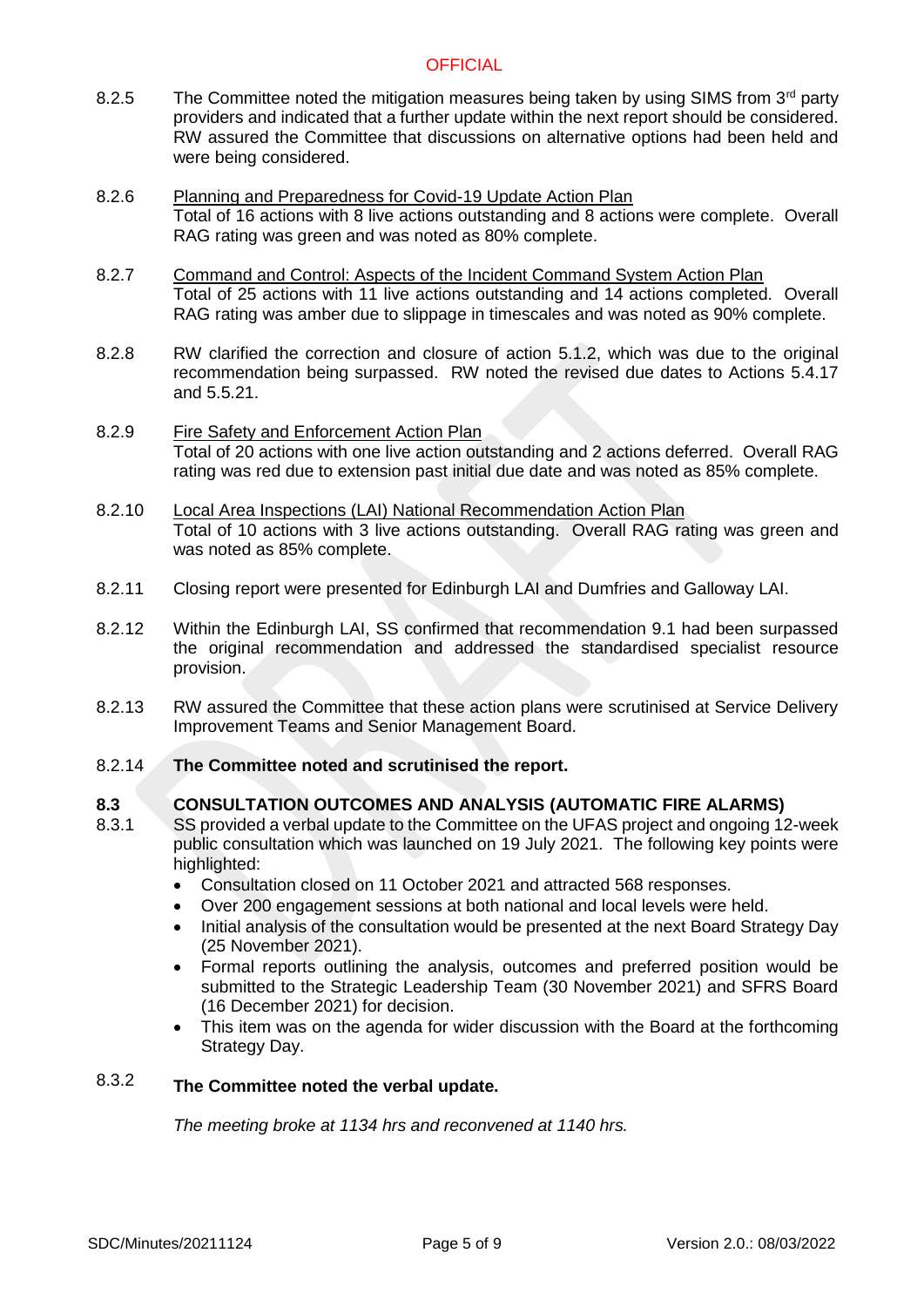# **9 OPERATIONAL LEARNING**

#### 9.1 **Operational Clinical Governance Framework – Memorandum of Understanding**

- 9.1.1 RHa presented a report to the Committee providing an update on the Memorandum of Understanding (MOU) between the Scottish Fire and Rescue Service (SFRS) and the Scottish Ambulance Service (SAS) for the provision of an Operational Clinical Governance Framework.
- 9.1.2 It was noted that information regarding the handling of complaints/adverse incidents would be captured within the Service Level Agreement.
- 9.1.3 In regard to compliance with duty of candour legislation, it was noted this had been included as the Service provides a duty of care although this not being their primary remit.
- 9.1.4 RHa informed the Committee that 2 SAS employees had been seconded to the Service and had subsequently undertaken a review of the Immediate Casualty and Assessment Course (ICAT) and consultation with Firefighters on training, equipment, etc. The outcomes concluded that there was minimal risk, however, some areas of improvement had been identified along with recommendations on equipment.
- 9.1.5 RHa noted that the inaugural meeting of the Technical Working Group would be convened to assess, evaluate and implement the recommendations. This working group would report directly to the SFRS Clinical Governance Committee.
- 9.1.6 The Committee queried whether there were plans to revisit the consultation with Firefighters to assess the impact of the revised ICAT training modules, etc. RHa indicated that this would be undertaken on a continual basis as different aspects of this area progress.
- 9..7 Due to the close working relationship between NHS Ambulance Service (London and South Central) and their respective fire and rescue service counterparts, the Service has sought to engage and learn how the relationship works.
- 9.1.8 With regard to the clinical scope of practice for firefighters, RHa indicated that work had already commenced through the consultation. He further noted that Firefighters were currently dealing with medical as well as trauma cases.

#### 9.1.9 **The Committee noted the report.**

# 9.2 **Grenfell Tower Fire – Update Report**

- 9.2.1 SS presented a report to the Committee to provide an update on the progress against the recommendations contained with the Grenfell Tower action plan. The following key points were highlighted:
	- Total of 8 live actions outstanding with 8 actions being closed within the reporting period, one action remained on track and seven actions required timescales to be reviewed due to further testing/exercising being scheduled in December 2021.
	- Details of the modules comprising Phase 2 of the Grenfell Inquiry.
	- Scottish Government have established a Grenfell Inquiry Phase 2 Working Group which SFRS were represented on.
- 9.2.2 In regard to recommendation GT16 (process to handle large number of calls simultaneously), SS confirmed that the procedure currently in place, ie divert calls, was the best process available.

### 9.2.3 **The Committee scrutinised the report and supported the recommendations.**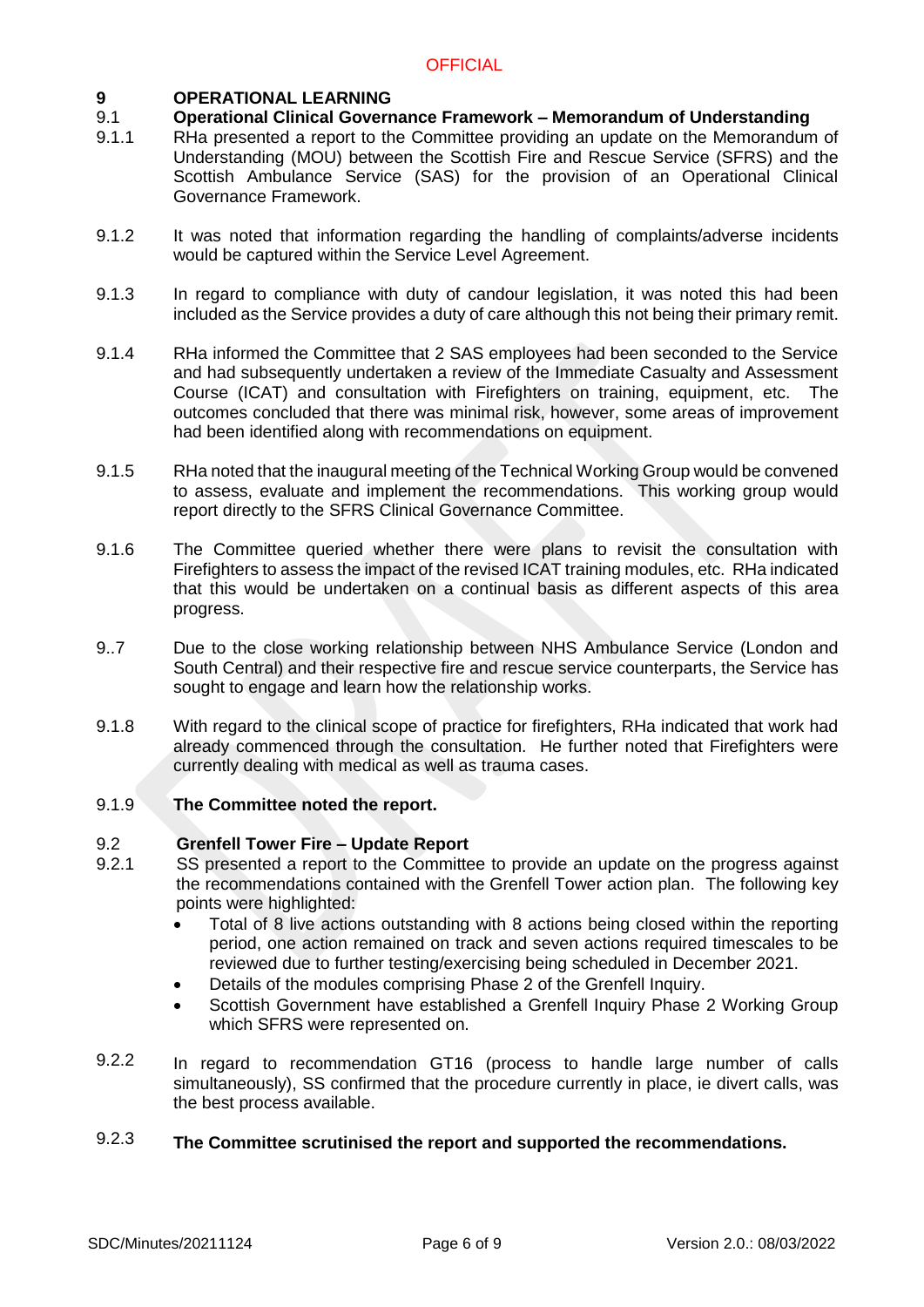# **10 CLIMATE CHANGE**

#### 10.1 **Climate Change Response**

- 10.1.1 SS presented a report to the Committee providing an update on the arrangement within the Service to contribute to reducing the impact of climate changes. SS noted the Environmental and Carbon Management Board oversee strategic change, however, there was a balance and connection required between practical solutions and changes to behaviours/practices.
- 10.1.2 PR provided an overview on the Carbon and Energy Property projects:
	- Decarbonisation of buildings including installation of carbon management systems.
	- Installation of heating controls systems on retained stations.
	- Retained Station Energy Efficiency Package includes boiler replacement, improved insulation, etc.
	- Installation of Solar PV Systems to provide renewable energy on site.
	- Installation of Biomass Boilers.
	- Automatic meter reading installation programme to help monitor and scrutinise individual sites.
	- Installation of additional electric vehicle chargers.
	- Consultancy support for heat pump design for wholetime fire stations.
- 10.1.3 With regard to potential collaboration opportunities in the development of low emissions appliances, PR reminded the Committee of SFRS unique geography and the challenges this presented. However, PR did note that London Fire Brigade were involved in developing a prototype appliance.
- 10.1.4 With regard to electric vehicles, SS informed the Committee that these vehicles had been well received, despite initial anxiety around limited range/mileage capacity. PR reminded the Committee that the infrastructure and ability to charge vehicles across the estate was key and facilities were continuing to be improved.
- 10.1.5 With regard to KPIs, RW informed the Committee that PR and CF were working together to standardise and improve the process. For information, PR briefly shared that the Energy and Carbon Performance Quarterly Report was currently being prepared for the Strategic Leadership Team.

### 10.1.6 **The Committee scrutinised the report.**

#### 10.2 **Preparedness for Flooding and Water Related Incidents**

- 10.2.1 SS presented a report to the Committee which provided an overview to the Committee in relation to SFRS's preparedness for flooding and water related incidents. The following key points were highlighted:
	- Current resources available at 20 water rescue/boat stations and 64 flood first responder stations. These locations were continually kept under review through the Operational Assurance process.
	- Assurance given that there was adequate water rescue resources or capability facilities within the current footprint. Looking forward, the Community Risk Index Model (CRIM) modelling would factor in future flood planning information from Scottish Environmental Protection Agency (SEPA) and other agencies.
	- Standard Operating Procedure had been reviewed and went live in February 2021. This was informed through national occupational guidance, National Fire Chiefs Council (NFCC), and Department of Environment, Food and Rural Affairs (DEFRA) guidance.
	- As part of the Operational Strategy, a dedicated capability would set out the current position of water rescue as well as future intentions, use of innovation, etc. This would be published in April 2022.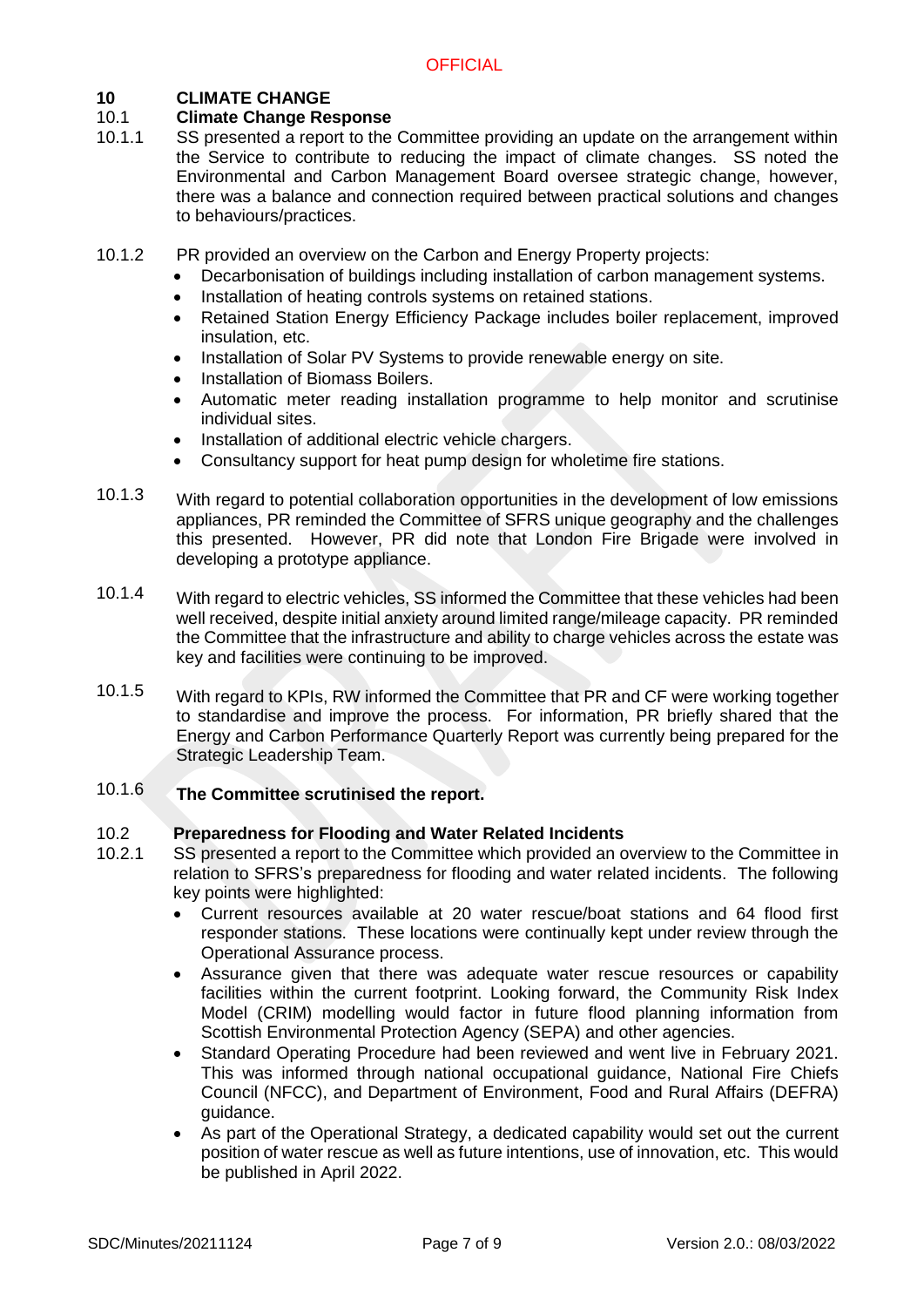- Currently difficult to benchmark against other UK Fire and Rescue Service (FRS) due to geography and footprint. However, unlike other UK fire and rescue services, water rescue was a statutory duty for SFRS.
- Strong connection with NFCC in terms of national occupational learning and guidance.
- SFRS were leading the review of PPE replacement for water rescue on behalf of the NFCC.
- 10.2.2 With regard to benchmarking, the Committee noted the earlier comments and welcomed any future developments in this area. RW noted the Data Management Teams involvement in benchmarking, provided analysis on water rescue information and future forecasting/modelling.
- 10.2.3 The Committee were encouraged by the willingness to explore new technologies and innovations going forward.
- 10.2.4 The Committee asked for consideration to be given to include quantitative/trend information within future reports and this was agreed.
- 10.2.5 Due to the high volume of water related incidents/fatalities during this year, SS outlined the measures being taken by the Service. These included internal operational assurance reports, a series of meetings with partner agencies and Scottish Government, future exercises with other blue light services and resources seconded to Water Safety Scotland to help drive forward the water safety agenda.

#### 10.2.6 **The Committee scrutinised and welcomed the report**

# **11 SERVICE DELIVERY RISK REGISTER**

# 11.1 **COMMITTEE ALIGNED DIRECTORATE RISKS**

- 11.1.1 SS presented the SDC Aligned Risks noting that the Directorate risk register was reviewed to ensure the probability, impact of the action and control measures in place were appropriate. The following key points were highlighted:
	- SD010 (Compliance Fire Act Scotland Part 3): Recently reviewed and subsequently reduced due to the additional resources being recruited.
	- SD011 (Reserved Matters): Since publication of this report, the risk has reduced due to the introduction of the MTA response.
	- SD004 (Standardisation of Service Delivery): Work was ongoing and risk was decreasing. However, given the significance this risk would remain to ensure proper oversight.
- 11.1.2 The Committee commented on the volume of work ongoing and future impact (reduction) of risks. The Committee further commented on the potential for climate change incidents to accelerate and the measures/resources required to allow the Service to absorb these increases. Consideration to be given to focus on these aspects within future climate change reports.

#### 11.1.3 **The Committee noted the report.**

# **12 UPDATE FROM HM FIRE SERVICE INSPECTORATE**

- 12.1 RS thanked the Committee for the opportunity to attend and contribute to the meeting. A verbal report was provided and the following key points were highlighted:
	- Opportunity to review the process and practices under the previous arrangements, noting the resource implications on both parties.
	- Benefits from attending both the Audit and Risk Assurance and Service Delivery Committees and the oversight this provides on progress against recommendations.